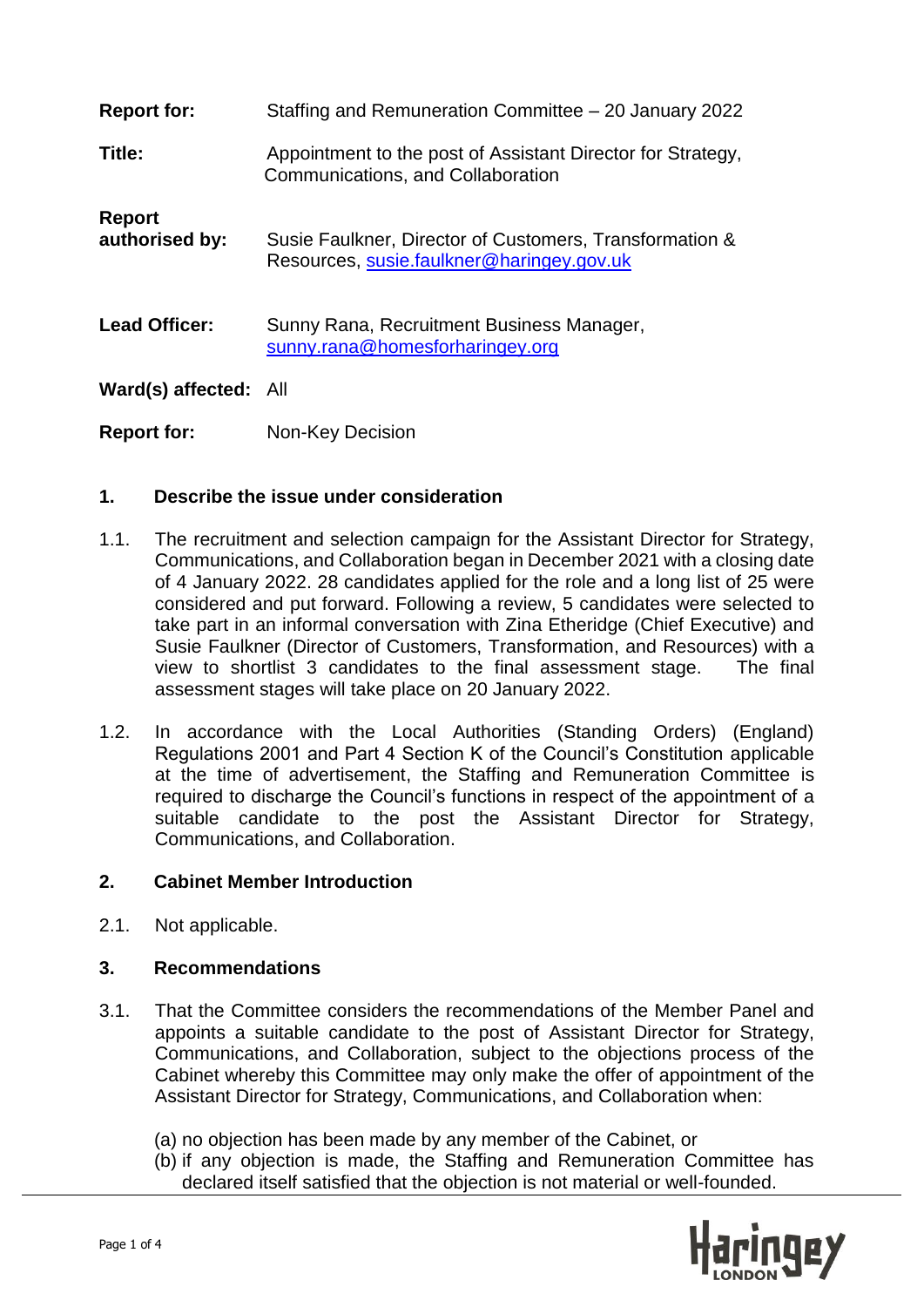- 3.2. Subject to (3.1) above, to agree that the appointment of the candidate to the post of Assistant Director for Strategy, Communications, and Collaboration to be on the salary that is proposed to the Committee by the Member Panel. This will be in the range of £102,300 - £119,000 as set out in the Council's Pay Policy Statement.
- 3.3. Subject to (3.1) above, any appointment made will take effect when the appointed candidate accepts in writing the contract of employment offered to him/her by the Council.
- 3.4. To agree that, if the successful candidate decides not to accept the role for any reason and there is an alternative appointable candidate recommended by the Member Panel, that this candidate is appointed to the role subject to (3.1), (3.2) and (3.3) above.

## **4. Reason for decision**

4.1. To fill a senior post in the Council's organisation structure which is responsible for leading the delivery of services within the accountabilities of the role.

## **5. Alternative options considered**

5.1. To fill this role on a temporary basis. However, this would not have been as cost effective nor offer the service the stability of a permanent appointment.

## **6. Background information**

- 6.1. The recruitment and selection process for the Assistant Director for Strategy, Communications, and Collaboration has been as follows:
	- (a) In December 2021, the Council utilised their internal recruitment team to undertake a campaign of advertising for the Assistant Director for Strategy, Communications, and Collaboration. The advert had a closing date of 4 January 2022. 28 candidates applied for the role and a long-list of 25 were considered.
	- (b) Following a review of the longlist, 5 candidates were selected to take through to the informal interview stage with a view that 3 candidates will be taken through to final assessment process.
	- (c) The short-listed candidates will take part in a final assessment process on 20 January 2022 as follows:
		- (i) Candidates will be interviewed by a Staff Panel and Stakeholder Panel which are made up of various officers from across the service areas that will be led by the role.
		- (ii) The 2 stakeholder sessions will be followed by the final interview with the Member Panel: Cllr Peray Ahmet, Cllr Paul Dennison and Cllr Dhiren Basu.
		- (iii) The post of Assistant Director for Strategy, Communications, and Collaboration has a proposed salary which is within a pay range of

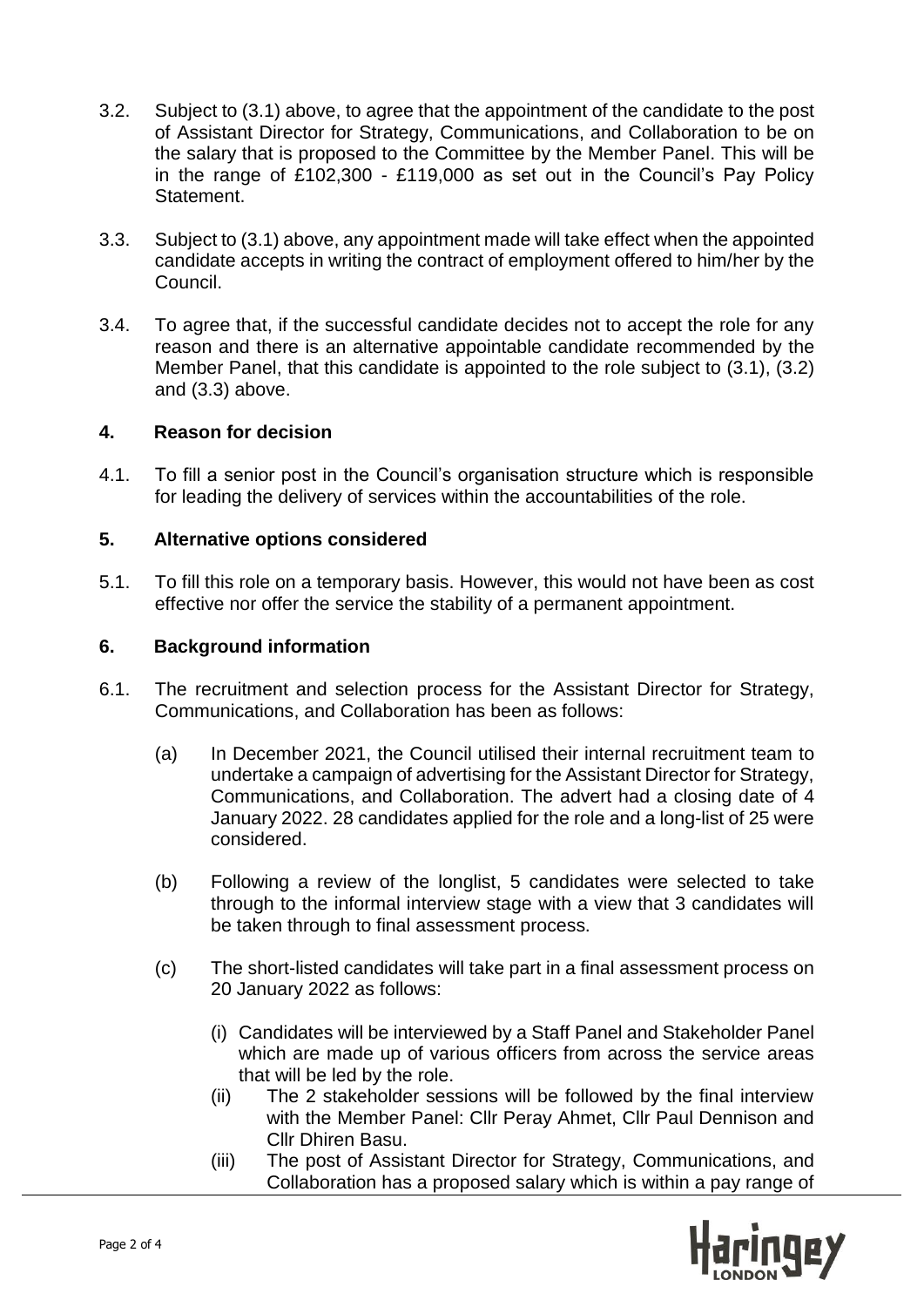£102,300 - £119,000 and is recognised as a HB1 role within the Council's Senior Leadership pay bands.

- (iv) In accordance with the Council's Pay Policy Statement, if the appointee salary will be in excess of £100,000 per annum, it has to be agreed by the Staffing and Remuneration Committee.
- 6.2. The recommendation that the appointment will take effect if and when the appointed candidate accepts in writing the contract of employment offered to him / her by the Council is intended to ensure that the appointed candidate signs up to the contract of employment which the Council offers him / her.

## **7. Contribution to strategic outcomes**

7.1. The post of Assistant Director for Strategy, Communications, and Collaboration is a key role and part of the strategic leadership of the Council, responsible for the delivery of Council priorities and the Borough Plan.

## **8. Statutory Officers' comments**

## **Finance (including Procurement)**

8.1. The cost of the Assistant Director for Strategy, Communications, and Collaboration post, within the range set out above, can be met from the approved budget for this post.

## **Head of Legal & Governance (Monitoring Officer)**

- 8.2. A local authority shall appoint such officers as it thinks necessary for the proper discharge by the authority of such of their functions (section 112 Local Government Act 1972).
- 8.3. In accordance with the Local Authorities (Standing Orders) (England) Regulations 2001 ("the 2001 Regulations") and Part 4 Section K of the Council's Constitution, any proposed appointment to the post referred to in this report will be required to be appointed by this Committee. In addition, the 2001 Regulations state that where a committee or a sub-committee of the council is discharging the function of appointment on behalf of the authority, at least one member of the cabinet must be a member of that committee or sub-committee.
- 8.4. The offer of appointment of the Assistant Director for Strategy, Communications, and Collaboration shall only be made where:
	- (i) no objection has been made by any member of the Cabinet, or
	- (ii) if any objection is made, the Staffing and Remuneration Committee has declared itself satisfied that the objection is not material or well-founded.
- 8.5. In accordance with the Council's Pay Policy Statement and Part 3 Section B of the Constitution, where it is proposed to appoint an officer and the proposed salary is £100,000 per annum or more, the Staffing and Remuneration Committee must consider and approve the proposed salary.